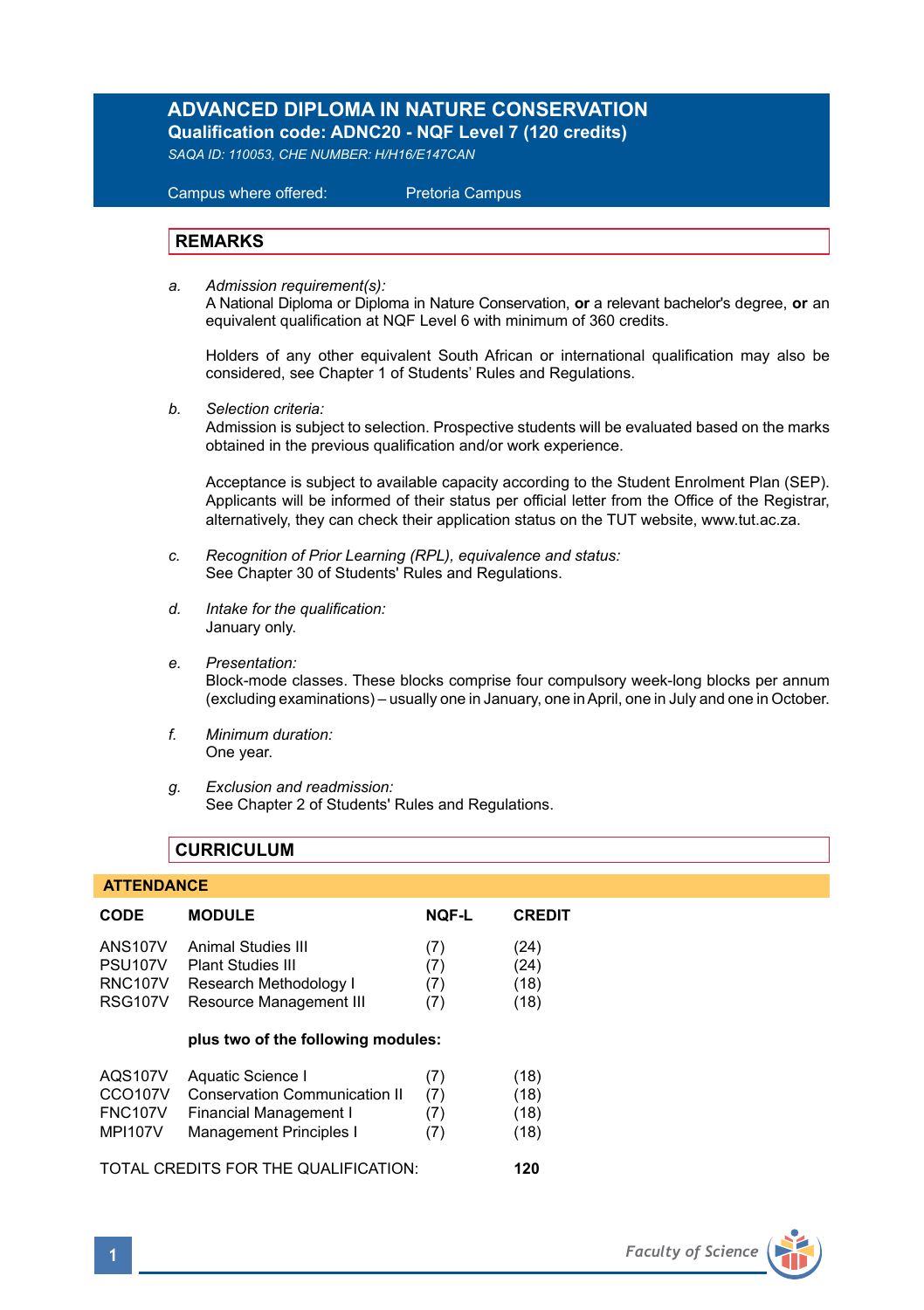# **MODULE INFORMATION (OVERVIEW OF SYLLABUS)**

The syllabus content is subject to change to accommodate industry changes. Please note that a more detailed syllabus is available at the Department or in the study guide that is applicable to a particular module. At time of publication, the syllabus content was defined as follows:

## **A**

## **ANIMAL STUDIES III (ANS107V) 1 X 3-HOUR PAPER**

#### *(Module custodian: Department of Nature Conservation)*

This fundamental module is aligned with an integrated and detailed body of knowledge, in articulation with the specific field of Nature Conservation and serves to resolve problems and introduce change within the practice of Vertebrate Population Dynamics and Ethology. It further covers aspects on Ethology: Higher order vertebrate behaviour, Mammal behaviour and Human-wildlife interactions. (Total tuition time: ± 240 hours)

## **AQUATIC SCIENCE I (AQS107V) 1 X 3-HOUR PAPER**

## *(Module custodian: Department of Nature Conservation)*

This elective learning module gives an overview of freshwater management and further covers various aspects of Water flow through the landscape: lotic, lentic and wetlands, ecological reserves, the freshwater crisis and associated policy and legislation. The module enables the student to resolve problems and issues surrounding freshwater management within the context of biodiversity conservation. South Africa is currently facing moderate to severe water stress and the number of people suffering is expected to increase as a result of climate change hence this module covers topical issues relevant to the country. Integrated theoretical knowledge and requisites essential for the monitoring and management of aquatic parameters in a protected area will be demonstrated by the graduate. (Total tuition time: ± 180 hours)

### **C**

## **CONSERVATION COMMUNICATION II (CCO107V) 1 X 3-HOUR PAPER**

### *(Module custodian: Department of Nature Conservation)*

The purpose of this elective module is to enable the student to resolve problems and introduce change within the practice of communication and to create an awareness of the skills and competencies needed to communicate effectively in a middle management position, specifically in the conservation, wildlife and ecotourism industry. Secondly, this module addresses aspects of Environmental Awareness (EA), and Nature and Humanity, important skills to address topical socio-economic issues in Conservation Management. (Total tuition time: ± 180 hours)

### **F**

### **FINANCIAL MANAGEMENT I (FNC107V) 1 X 3-HOUR PAPER**

### *(Module custodian: Department of Nature Conservation)*

This elective module covers the field of financial management and aspects of Agricultural finance. It serves to enable the student to resolve problems and introduce change within the field of financial management and various aspects of agricultural finance and marketing, specifically in the conservation, wildlife and ecotourism industry. This module aims to develop important skills to address topical socio-economic issues in Conservation Management. (Total tuition time: ± 180 hours)

## **M**

## **MANAGEMENT PRINCIPLES I (MPI107V)** 1 X 3-HOUR PAPER

## *(Module custodian: Department of Nature Conservation)*

This elective learning module covers Organisational Management and the diversity in South African organisations. It further enables the student to resolve problems and introduce change within the field of Organisational Management, specifically in the conservation, wildlife and ecotourism industry. The focus of the course is to provide the student with the knowledge to understand management in the context of the nature conservation and other associated industries. (Total tuition time: ± 180 hours)